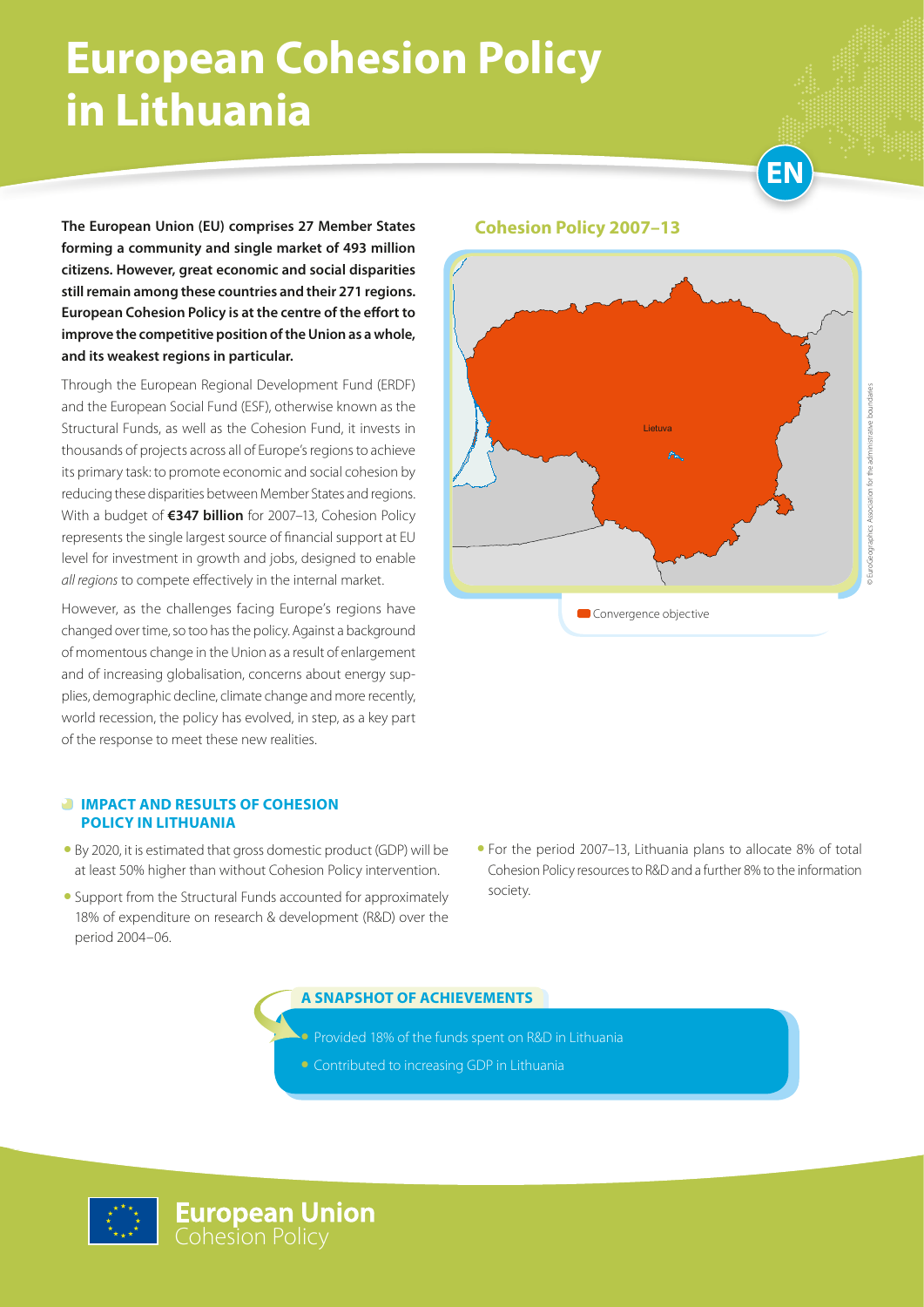#### **EUROPEAN INVESTMENT IN LITHUANIA – 2007–13**

For the period 2007–13, Lithuania has been allocated some **€6.8 billion** of Structural Funds and the Cohesion Fund under the Convergence Objective**<sup>1</sup>** . All of Lithuania is covered by the Convergence objective.

Lithuania has four programmes: 'Development of Human Resources' and 'Technical Assistance' supported by the ESF, and 'Economic Growth' and 'Cohesion Promotion' supported by the ERDF and the Cohesion Fund.

| <b>Objective</b>                                     | <b>Fund</b> | <b>EU</b> | <b>National</b><br><b>Public</b> | <b>National</b><br><b>Private</b> | <b>Total</b> |
|------------------------------------------------------|-------------|-----------|----------------------------------|-----------------------------------|--------------|
| Convergence                                          | <b>CF</b>   | 2.3       | $0.4^{\circ}$                    | 0.1                               | 2.8          |
|                                                      | <b>FRDF</b> | 3.4       | 0.5                              | 0.4                               | 4.3          |
|                                                      | <b>FSF</b>  | 1.0       | 0.1                              | 0.1                               | 1.2          |
| <b>Total Convergence</b>                             |             | 6.7       |                                  |                                   |              |
| <b>Total European</b><br>Territorial<br>Cooperation* | <b>FRDF</b> | 0.1       |                                  |                                   | 0.1          |
| <b>TOTAL</b>                                         |             | 6.8       |                                  | 0.6                               | 8.4          |
|                                                      |             |           |                                  |                                   |              |

#### **Funds for LithuaniA in billion € 2007–13**

Figures have been rounded up

\* Each Territorial Cooperation programme includes a minimum

of 15% co-financing from each participating Member State.

#### *<b>DELIVERING THE LISBON STRATEGY* **FOR GROWTH AND JOBS**

The relaunch of the Union's Lisbon Strategy in 2005 aimed to bolster the competitive position of EU regions in the world economy by placing growth, jobs and competitiveness at the top of the Union's agenda. For the 2007–13 period, European Cohesion Policy has attached increasing importance to delivering the so-called 'Lisbon objectives'.

Lithuania has earmarked 54.6% of the 2007–13 Structural Fund investments for promoting the Lisbon Strategy objectives. This represents an increase from 49% in the previous period. The 'Human Resources' programme has the highest Lisbon earmarking of 80%, and will notably invest in creating efficient jobs, ensuring equal opportunities, developing lifelong learning opportunities, improving human resources in R&D, and enhancing administrative capacities.

#### **MAIN PRIORITIES OF COHESION POLICY IN LITHUANIA, 2007–13**

Lithuania has experienced impressive economic growth since 2000, achieving GDP growth of 6.7% in 2004. Foreign trade has also increased by 80%. However, Lithuania's GDP per capita remains low (48% of the EU average in 2004) and wide and growing regional disparities exist. Another challenge is to reverse 'brain drain' trend which sees many young people emigrating to other Member States.

For 2007–13, Lithuania plans to invest over 23% of the total Structural Fund allocation (€1.57 billion) in improving **transport infrastructure**  and accessibility, aiming to construct or rehabilitate 1165 km of roads and 220 km of railways.

Improving the **R&D** potential of regions is a strategic priority in Lithuania. In financial terms, nearly €1.48 billion (22% of its total Structural Fund allocation) will be invested in promoting R&D. The objective is to increase R&D expenditure to 2.2% of GDP (up from 0.76% in 2005), and increase the number of researchers.

€516 million will be invested in **support for business**. Through public investment, Lithuania expects to generate over €600 million in private investments. Lithuania has also signed an agreement with the European Investment Fund to make use of the JEREMIE (Joint European Resources for Micro to Medium Enterprises) facility in respect of an amount of €80 million. This instrument is aimed at improving access to finance for small and medium-sized enterprises (SMEs) and to support business creation.

Lithuania will spend €240 million on developing and improving its **information and communication technologies (ICT) infrastructure and services**. The objective is to see 95% of the main public services offering online services (65% in 2005) and to make 70% of the population regular internet users (up from 30% in 2005).

Cleaning up the **environment**, promoting **sustainable growth** and combating **climate change** are key strategic priorities for Lithuania in the 2007–13 period. Investments of over €2.4 billion (nearly 36% of the total Structural Fund allocation) are planned. Of this amount, €1.1 billion will target the effects of climate change and €437 million to promote the use of renewable **energy** and improve energy efficiency.

#### **THE ESSENTIALS, 2007–13**

- $\epsilon$ 1.57 billion to improve transport infrastructures and accessibility
- €1.48 billion for R&D
- • €2.4 billion dedicated to improving the environment, promoting sustainable growth and fighting climate change
- €516 million to support business

1 The Convergence Objective concerns regions characterised by low levels of GDP and employment, where GDP per head is less than 75% of the EU average as it stood between 2000 and 2002. It applies to 99 regions representing 35% of the EU-27 population and aims to promote conditions conducive to growth and ones which lead to real-time convergence in the least-developed Member States and regions. It should be noted that the rural development and fisheries policy are separate and do not form part of this brochure.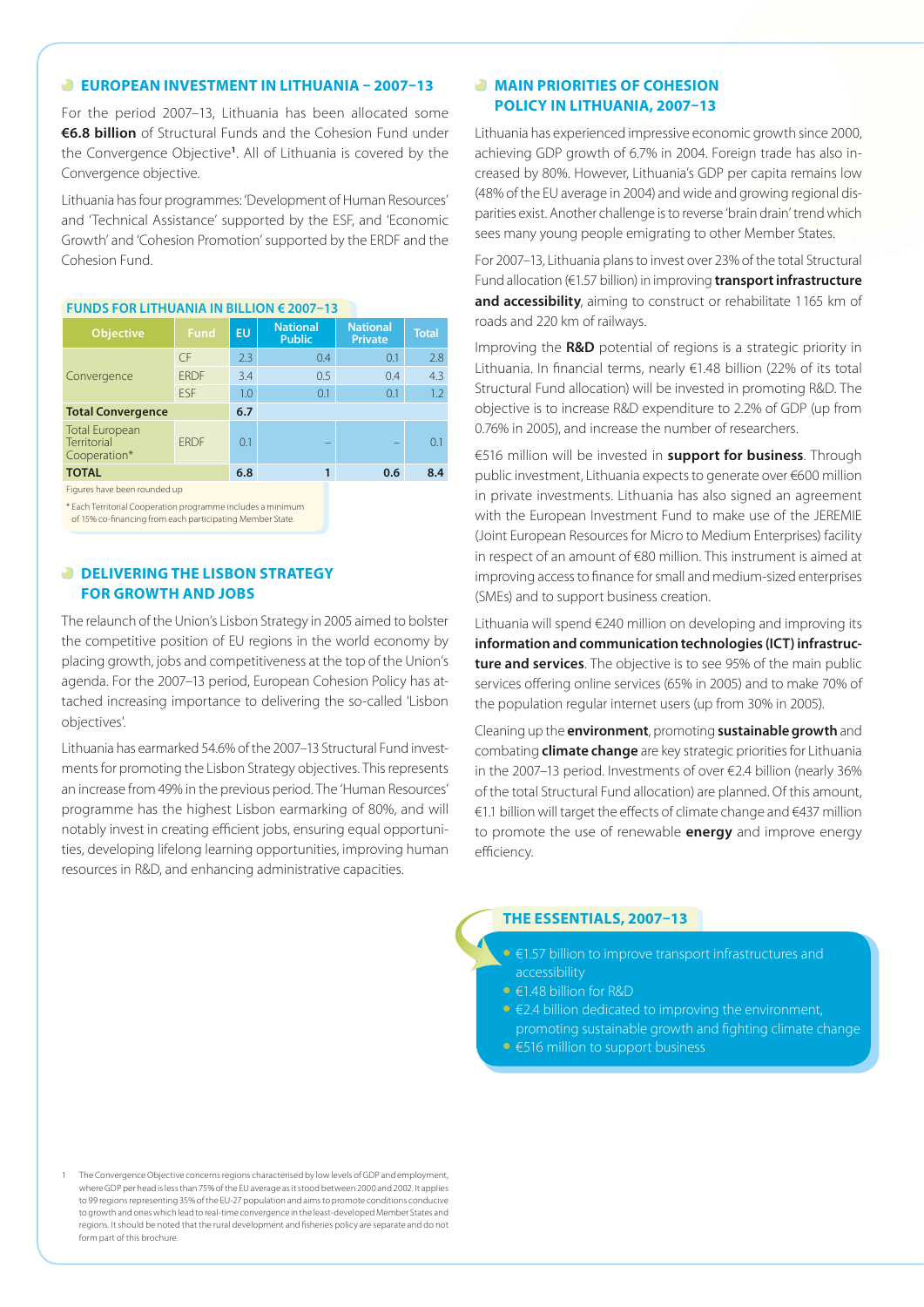#### **BUILDING BRIDGES BETWEEN NEIGHBOURS**

In Europe today, economic success is often dependent on a region's capacity to develop networks with other regions. Cooperation and sharing experience between regions can be a key trigger in stimulating a dynamic, forward-looking regional development process. The EU has an important role to play in brokering and supporting such partnerships, both between regions within the Union, and with neighbouring regions outside. Thousands of projects developed over many years under the INTERREG initiative have demonstrated the benefits for regions of working in partnership, sharing ideas and charting new and innovative ways of harnessing European investment.

The **European Territorial Cooperation Objective** is financed through the ERDF for the period 2007–13 and supports crossborder, transnational and interregional cooperation programmes to encourage regions and cities across the EU and further afield to work together and learn from each other.

Under the European Territorial Cooperation Objective (ERDF contribution: €109 million), Lithuania is taking part in three

cross-border cooperation programmes and one transnational cooperation programme. Lithuania hosts the managing Authority (Ministry of Interior) for the Lithuania-Poland crossborder programme. In addition, Lithuania takes part in all four interregional cooperation programmes (total budget for all the 27 EU Member States: €443 million)**<sup>2</sup>** : INTERACT II, URBACT II, ESPON/ORATE and INTERREG IV C.



2 URBACT (thematic city networks); INTERACT (support for cooperation programme management organisation); INTERREG IVC (promotes exchange of experience and good practices among the regions); ESPON (an observation network for spatial planning).

*Working with Warsaw on cross-border cooperation*

#### **<sup>***M***</sup>** THE EU ON CALL

The **European Union Solidarity Fund** was created after the floods which hit Central Europe in summer 2002. It grants emergency aid to Member States and acceding countries in the event of a major natural disaster.

In 2005, Lithuania suffered €15 million in damage as a result of storms in neighbouring Latvia. It received €0.38 million in aid from the Solidarity Fund.

# Lithuania **€6.8 billion for 2007–13**

**Boosting growth, jobs and competitiveness**